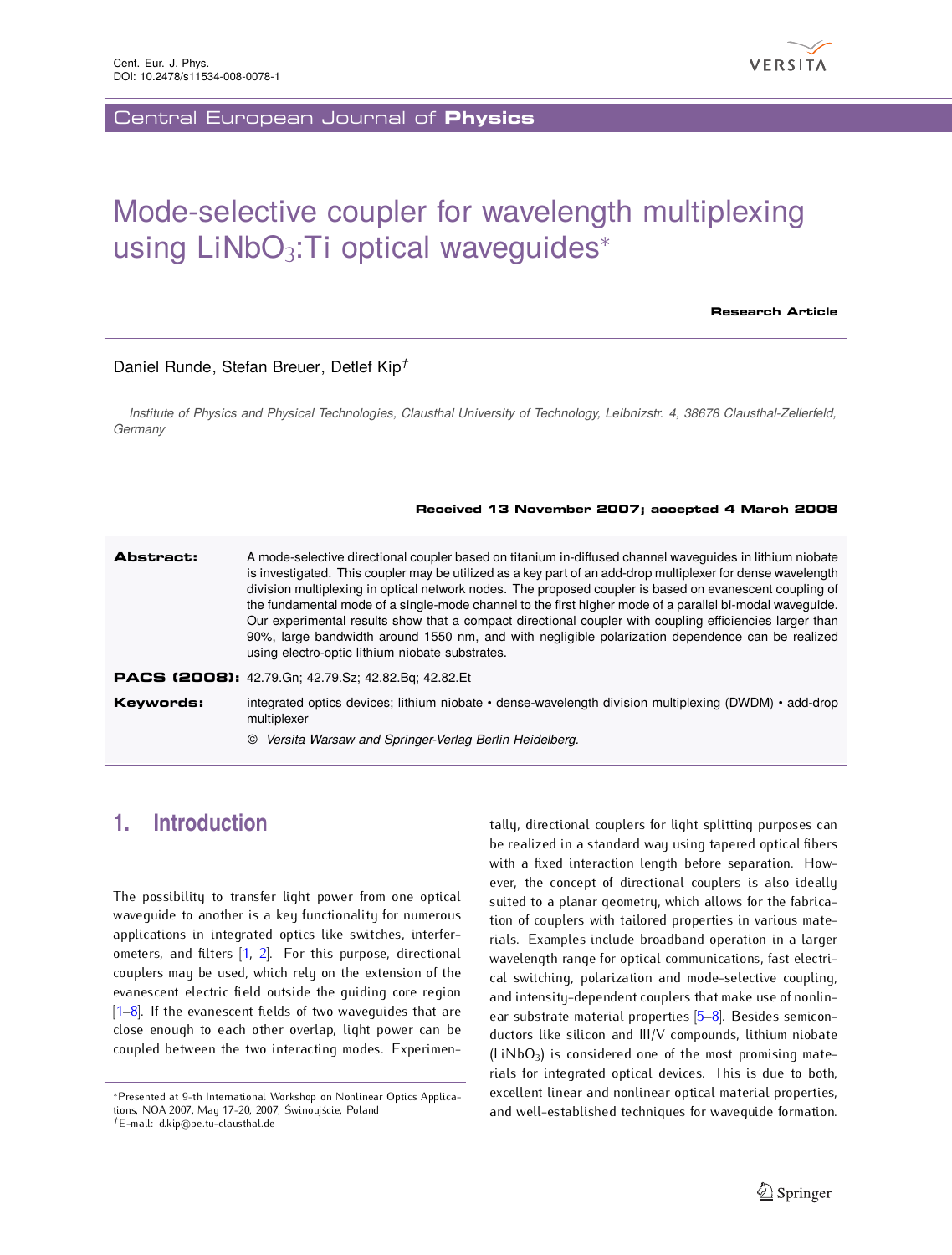

<span id="page-1-0"></span>**Figure 1.** Scheme of the mode-selective coupler. *Sin*: single-mode waveguide input; *D*: drop port; *M*: output port; *wsm* and *wbm*: width of single- and bi-mode channels; *b*: interwaveguide separation; *L<sub>C</sub>*: coupler length; *L<sub>eff</sub>*: effective coupler length. The tilted Bragg grating on the right hand side is for illustrative purposes only.



<span id="page-1-1"></span>**Figure 2.** Mode dispersion of the first three modes (TE [-.-.-] and TM [—-]) as a function of the width of titanium stripes (before in-diffusion). The ordinary substrate index is *nsub*  $= 2.2109$ .

In this contribution, we present a mode-selective coupler in LiNbO<sub>3</sub> for application in an add/drop multiplexer for DWDM (dense wavelength division multiplexing) [\[9,](#page-4-4) [10\]](#page-4-5). In such a device, either a tilted or an asymmetric Bragg grating reflects a certain wavelength channel out of an input multi-channel data stream to a drop channel [\[11\]](#page-4-6). Spatial separation of the reflected signal from the input is realized by a mode-selective directional coupler, which is schematically depicted in Fig. [1.](#page-1-0) The multi-wavelength input signal is in-coupled at port *Sin* into a single-mode waveguide channel. The propagating light then adiabatically transforms in a tapered region into the fundamental mode of a wider, bi-modal waveguide section. Here, a tilted or asymmetric Bragg grating couples the input mode to the next higher reflected mode. The directional coupler is resonant for this higher mode and extracts the reflected signal of wavelength *λ<sup>i</sup>* to the drop port *D*. Since the coupling efficiency in a real device will be lower than that of the asymmetric coupler considered here, the taper is also used to get rid of back reflected light in the unwanted

mode.

Bragg gratings in  $LiNbO<sub>3</sub>$  with sub-micron periods can be formed by lithographic patterning and etching of surface layers on top of the bi-modal waveguide section [\[13\]](#page-4-7). Alternatively, we have shown that holographic recording of elementary gratings using two-beam interference is an appropriate and efficient technique to record narrowband reflection gratings using the photorefractive effect in  $LiNbO<sub>3</sub>$  [\[14,](#page-4-8) [15\]](#page-4-9). Compared to other optical materials like glasses or polymers, a multiplexer of the described scheme in LiNbO<sub>3</sub> allows for additional fast electrical switching of the Bragg grating in the GHz regime due to the superior electro-optic properties of this substrate material. In these systems, switching time constants are usually limited to the order of milliseconds [\[16,](#page-4-10) [17\]](#page-4-11).

# **2. Modeling of the directional coupler**

We modeled coupler properties with respect to low optical loss of tapered and bended waveguide sections, adequate (short) coupling length, high and asymmetric coupling efficiency, low polarization dependence, and wavelength independent operation in a large wavelength region. For this purpose, experimental parameters of the waveguide fabrication process are thickness *d* of the evaporated titanium film, width *w* of the lithographically patterned titanium stripes, and in-diffusion conditions (diffusion temperature *T* and time *t*). With these values the two-dimensional diffusion profiles  $c_{Ti}(x,y)$  of titanium are calculated using literature data for the diffusion constant and index change  $\Delta n(c_{\tau i})$  [\[15\]](#page-4-9). Then the wave equation is solved numerically for the resulting index profile ∆*n*(*x*,*y*) by utilizing a finite difference method, resulting in the mode dispersion and the field distributions *E*(*x, y*) of the guided modes propagating in the *z*-direction. In Fig. [2](#page-1-1) the mode dispersion of the first three modes of a channel waveguide versus the width of titanium stripes is plotted for  $\lambda = 1550$  nm,  $d = 100$  nm,  $T = 1273$  K, and  $t = 20$  h. The fundamental mode is quided for  $w > 2 \mu m$ , whereas the mode cut-offs of higher modes are at 8 *µ*m and 14 *µ*m for the second and third mode, respectively. For all following simulations a width of the titanium stripe of *wsm*  $= 6 \mu$ m for single-mode waveguides and  $w_{bm} = 12 \mu$ m for the bi-modal waveguide sections are chosen.

The characteristics of the complete directional coupler are investigated using a three-dimensional beam propagation method (BPM) [\[18\]](#page-4-12). For the s-bend that is used to get a standard spatial separation of 127 *µ*m of the drop port from the input we chose an optimal length of 10 mm. The linear taper that connects the single mode section of width 6 *µ*m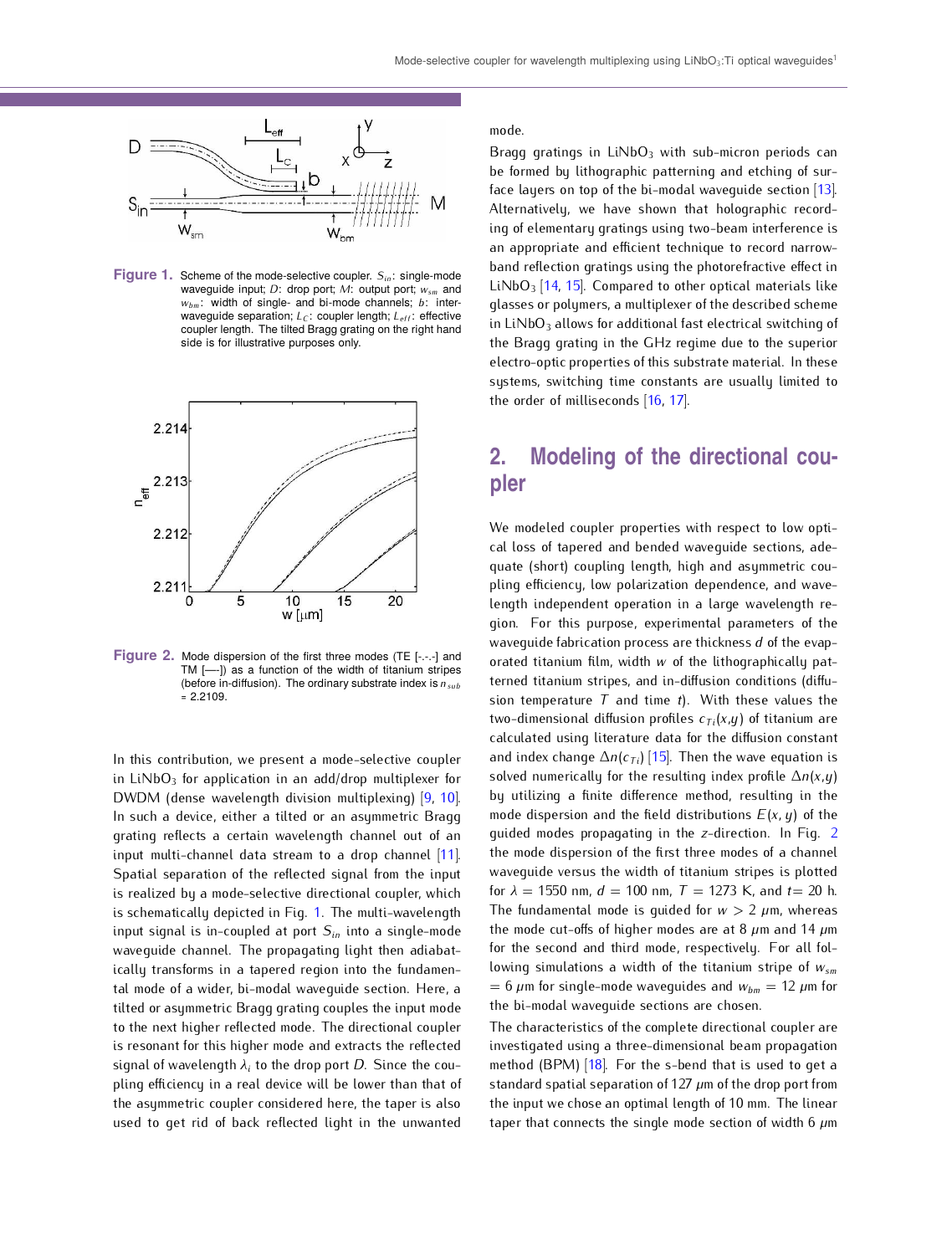

<span id="page-2-0"></span>**Figure 3.** Simulated light propagation for light insertion into (a) drop port *D* and (b) input port *Sin*. The insets show the corresponding experimentally measured intensity distributions at the output port *M*.



<span id="page-2-1"></span>**Figure 4.** Measured characteristics of light transmission *I<sup>t</sup>* from *D* to *M* versus interaction length *L<sup>C</sup>* of the coupling area for TE (\*) and TM () polarization. The effective coupling length *Leff* and maximum coupling efficiency *κ* are evaluated by fitting a  $sin^2$  function to the measured data.

with the bi-modal 12 *µ*m wide channel is optimized to be 1.5 mm long. These parameters are fixed during the calculation of the coupler characteristics. As an example, in Fig. [3](#page-2-0) the calculated light propagation for insertion into the drop port  $D$  [Fig. [3\(](#page-2-0)a)] or into input  $S_{in}$  [Fig. 3(b)] is shown for an inter-wavequide separation of  $b = 5 \mu m$  and a coupler length  $L_C = 100 \ \mu m$  of the two parallel waveguides. In the overlap region of the two waveguides, light couples from the fundamental mode of the single-mode waveguide into the higher mode of the bi-modal waveguide. If light is inserted at *Sin* the mode transforms into the fundamental mode of the bi-modal channel. Because of the additional coupling among the bended drop channel waveguide and the straight bi-modal waveguide section

the effective coupling length *Leff* for maximal power transfer can be significantly larger than *L<sup>C</sup>* . From the ratio of out-coupled power at the output port *M* versus in-coupled power at ports *Sin* and *D*, respectively, the corresponding coupling efficiencies *κ* can be obtained. Maximal coupling efficiencies of *κ ≈* 0.65 for the coupling efficiency from *D* to *M*, corresponding to coupler losses of about 0.5 dB, are found theoretically for inter-waveguide distances  *around 4*  $\mu$ *m.* 

### **3. Experimental methods**

From the simulation results different pre-optimized coupler structures are transferred onto a glass/chromium amplitude mask for lithography. For sample fabrication, pieces of  $(1 \times 7.8 \times 20)$  mm<sup>3</sup> are cut from *x*-cut wafers of optical-grade LiNbO<sub>3</sub>. The *c*-axis is oriented parallel to the main waveguide direction along the 20 mm edge. In this geometry an effective holographic recording of Bragg gratings may be performed later for the development of an add/drop multiplexer [\[14\]](#page-4-8). Several coupler structures which differ in waveguide distance *b* and interaction length *L<sup>C</sup>* are placed onto a single sample to reduce fabrication tolerances. In-diffusion of the patterned 100 nm thick Ti film takes place at 1273 K for 20 hours in a dry air atmosphere. After diffusion, facets of all samples are polished for light insertion via direct fiber coupling.

The determination of effective coupling lengths and efficiencies is performed with the light of a singlelongitudinal mode ECL laser providing wavelengths in the range  $\lambda = (1525 \text{ to } 1625)$  nm. The polarized light of the laser is coupled either into input port *Sin* or drop port *D*, respectively, using single-mode polarization maintaining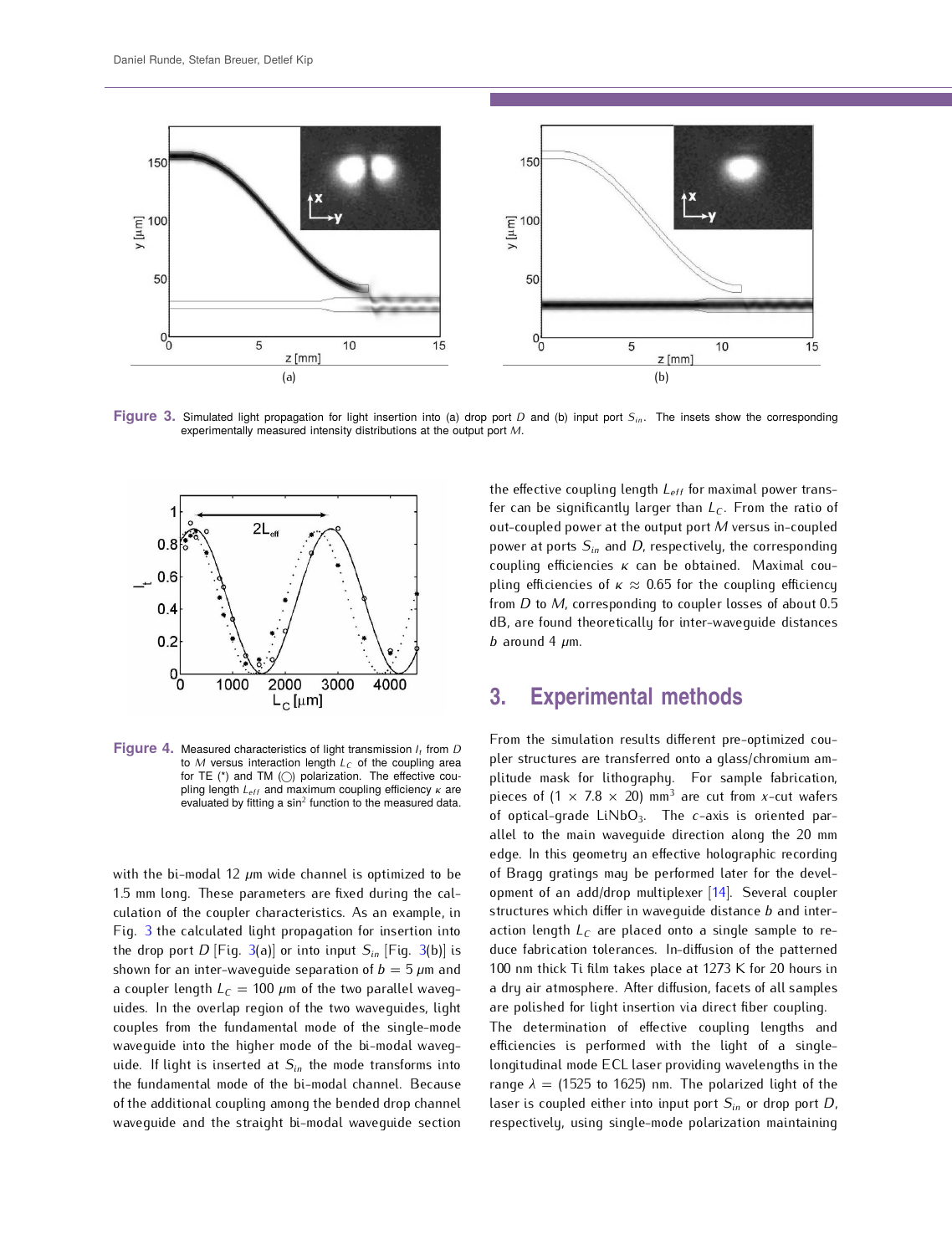

<span id="page-3-0"></span>**Figure 5.** Comparison of simulated (∆) and experimental [TE (\*), TM (o)] results for (a) coupling efficiency *κ* and (b) effective coupling length *Leff* and as a function of interwaveguide distance *b*.

fibers. An additional polarization controller allows for selective excitation of either TE or TM modes. The intensity distribution at the output *M* of the samples is monitored via a CCD camera. Input and output light powers are measured by fiber-coupled photo detectors.

### **4. Results and discussion**

The principal operation of the coupler (with  $L_C = 100 \ \mu m$ ,  $b = 5 \mu m$ ,  $\lambda = 1550 \text{ nm}$  is shown in the insets of Fig. [3,](#page-2-0) where the intensity distribution on the output facet *M* has been measured. Light coupled to the input *Sin* remains in the pure fundamental mode also at the output *M*, whereas light inserted at the drop port *D* couples into the pure first higher mode of the bi-modal section. In both cases the second respective mode is completely suppressed below the sensitivity threshold of the used CCD camera. Estimated cross-coupling values are well below



<span id="page-3-1"></span>**Figure 6.** Wavelength dependence of a coupler with  $b = 4 \mu m$ . Experimentally-determined effective coupling lengths *Leff* for maximum coupling of TE (\*) and TM (o) modes are slightly higher than predicted by numerical results  $(\Delta)$ .

20 dB.

The effective coupling length *Leff* can be determined by varying the interaction length *L<sup>C</sup>* of the coupler design and measuring the coupling efficiency *κ*(*L<sup>C</sup>* ) for light propagating in the *z*-direction from *D* to *M*. The result for a coupler with  $b = 4.5 \mu m$  $b = 4.5 \mu m$  $b = 4.5 \mu m$  is shown in Fig. 4 for both TE and TM polarized input light. Effective coupling lengths and coupling efficiencies can be extracted from fitting a  $sin^2$ function to the measured data. Obviously, light is already effectively coupled to the bi-modal waveguide section for a nominal coupler length  $L_C = 0$ . Experimentally, a maximum efficiency of about 90% is obtained for  $L_C = (0.25$ *±* 0.02) mm. This efficiency is significantly higher than values obtained by simulations, which may be attributed to the limited calculation window and necessary approximations used in BPM. An important result is the almost polarization-independent operation of the coupler for the shortest possible coupling length *L<sup>C</sup>* . On the other hand, polarization sensitivity increases when using larger separations *b*: For larger values of *b* coupling lengths *L<sup>C</sup>* have to be increased to obtain maximum coupling efficiencies, which implies larger total phase velocity differences of the two modes (see difference in transmitted intensity *I*<sup>*t*</sup> for  $L_c \approx 2.8$  mm of TE and TM modes in Fig. [4\)](#page-2-1).

In Fig. [5](#page-3-0) the measured coupling efficiency and effective coupler length are plotted as a function of inter-waveguide distance *b* for both TE and TM polarization. For comparison, the simulation results are also represented by triangles. Distances *b <* 3.5 *µ*m are experimentally not suitable because titanium diffusion lateral to the surface will lead to partial fusion of the two channels. For such a situation our simulations show both, a decrease of coupling efficiency of the higher mode to the drop channel